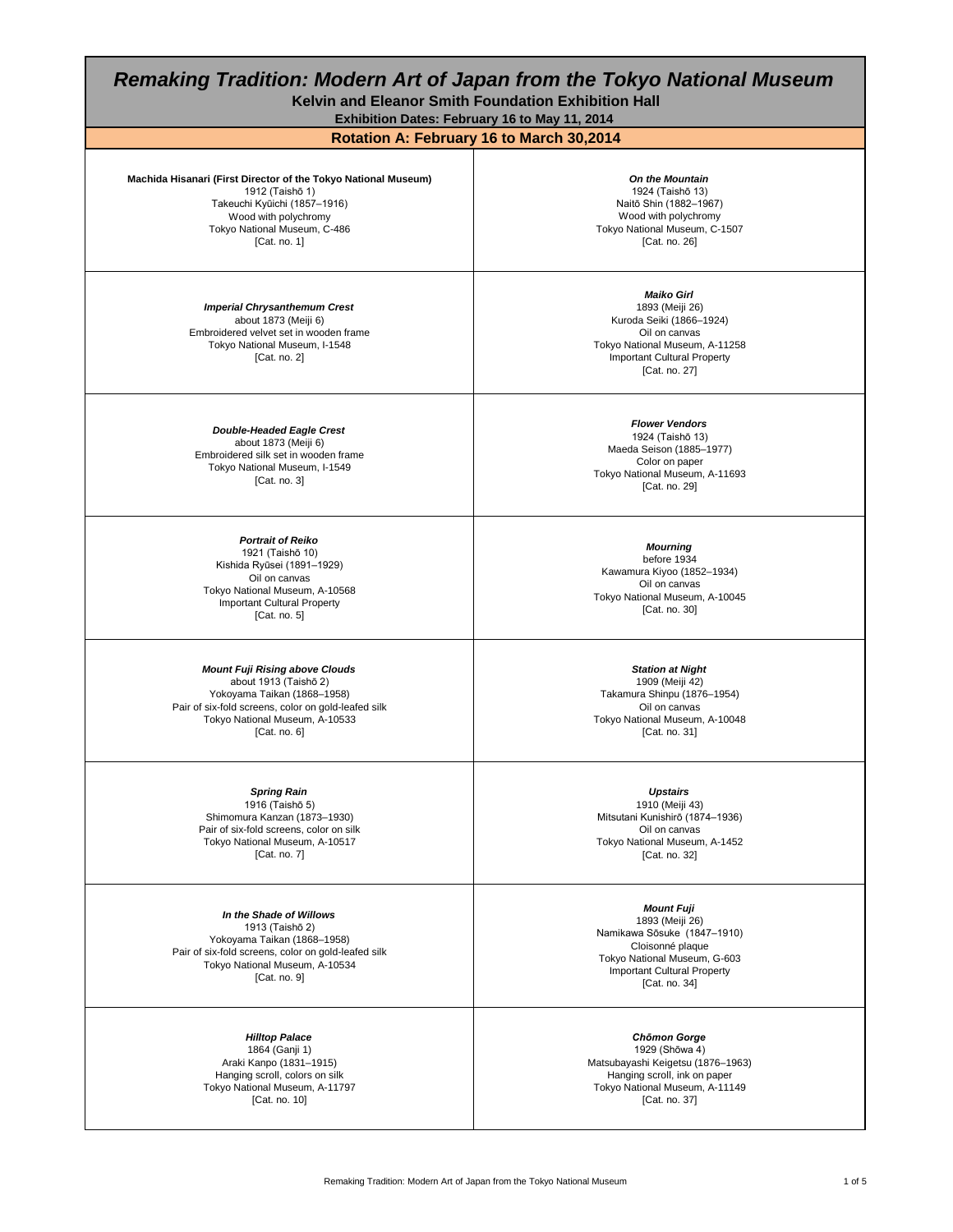## *Remaking Tradition: Modern Art of Japan from the Tokyo National Museum* **Kelvin and Eleanor Smith Foundation Exhibition Hall**

| <b>Exhibition Dates: February 16 to May 11, 2014</b>                                                                                                                                    |                                                                                                                                                                                                                                                                                                                                                                                                                                            |  |
|-----------------------------------------------------------------------------------------------------------------------------------------------------------------------------------------|--------------------------------------------------------------------------------------------------------------------------------------------------------------------------------------------------------------------------------------------------------------------------------------------------------------------------------------------------------------------------------------------------------------------------------------------|--|
| <b>Mongol Invasion of Japan</b><br>1847 (Kōka 4)<br>Kikuchi Yōsai (1781-1878)<br>Hanging scroll, ink and color on paper<br>Tokyo National Museum, A-11779<br>[Cat. no. 11]              | Illustrated Handscroll No. One from the Fifty-three Stations of the Tōkaidō<br>Highway<br>1915 (Taishō 4)<br>Yokoyama Taikan (1868-1958), Shimomura<br>Kanzan (1873-1930), Imamura Shikō (1880-1916),<br>Kosugi Misei (1881-1964)<br>Scroll from a set of nine, color on paper<br>Tokyo National Museum, A-10561-1<br>[Cat. no. 40]                                                                                                        |  |
| Huangshi Gong and Zhang Liang<br>about 1874 (Meiji 7)<br>Kobayashi Eitaku (1843-1890)<br>Hanging scroll, color on silk<br>Tokyo National Museum, I-1549<br>[Cat. no. 13]                | <b>Bright Moon after a Storm</b><br>1936 (Shōwa 11)<br>Wada Eisaku (1874-1959), Tomita Keisen (1879-1936), Kikuchi Keigetsu<br>(1879-1955), Kawai Gyokudō (1873-1957), Kaburagi Kiyokata (1878-1972),<br>Yokoyama Taikan (1868-1958), Yasuda Yukihiko (1884-1978), Maeda Seison<br>(1885–1977), Kobayashi Kokei (1883–1957), and Hashimoto Kansetsu (1883–1945)<br>Album, color on silk<br>Tokyo National Museum, A-11914<br>[Cat. no. 41] |  |
| Master Improbable (Uyū-sensei)<br>1919 (Taishō 8)<br>Hirakushi Denchū (1872-1979)<br>Wood<br>Tokyo National museum, C-1504<br>[Cat. no. 14]                                             | <b>Spring Colors along the Mountain Stream</b><br>1935 (Shōwa 10)<br>Matsubayashi Keigetsu (1876-1963)<br>Pair of six-fold screens, color on silk<br>Tokyo National Museum, A-11158<br>[Cat. no. 42]                                                                                                                                                                                                                                       |  |
| <b>Priest of Brahmanism</b><br>1914 (Taishō 3)<br>Satō Chōzan(1888-1963)<br>Wood with polychromy<br>Tokyo National museum, C-1501<br>[Cat. no. 18]                                      | Eagle<br>1893 (Meiji 26)<br>Suzuki Chōkichi (1848-1919)<br><b>Bronze</b><br>Tokyo National Museum, E-13034<br><b>Important Cultural Property</b><br>[Cat. no. 44]                                                                                                                                                                                                                                                                          |  |
| <b>Large Vase with Plum Tree</b><br>1892 (Meiji 25)<br>Miyagawa Kōzan I (1842-1916)<br>Porcelain<br>Tokyo National Museum, G-139<br><b>Important Cultural Property</b><br>[Cat. no. 19] | Tapestry with Flower Baskets, Goldfish Bowl, and Cat Designs<br>about 1893 (Meiji 26)<br>Kawashima Jinbei II (1853-1910)<br>Tapestry, silk brocade<br>Tokyo National Museum, I-26<br>[Cat. no. 48]                                                                                                                                                                                                                                         |  |
| Vase with Butterfly and Peony<br>1892 (Meiji 25)<br>Seifū Yohei III (1851-1914)<br>Porcelain<br>Tokyo National Museum, G-124<br>[Cat. no. 20]                                           | Large Dish with Stormy Coast, Shell, Autumn Foliage, and Cherry-Blossom<br>Design<br>1877 (Meiji 10)<br>Tsuji Katsuzō (1847-1929)<br>Porcelain with overglaze enamel and gold<br>Tokyo National Museum, G-296<br>[Cat. no. 49]                                                                                                                                                                                                             |  |
| <b>Aiming at the Target</b><br>1890 (Meiji 23)<br>Soyama Sachihiko (1859-1892)<br>Panel painting, oil on canvas<br>Tokyo National Museum, A-1460<br>[Cat. no. 21]                       | <b>Footed Bowl with Applied Crabs</b><br>1881 (Meiji 14)<br>Miyagawa Kōzan I (1842-1916)<br>Ceramic with colored glazes<br>Tokyo National Museum, G-105<br><b>Important Cultural Property</b><br>[Cat. no. 50]                                                                                                                                                                                                                             |  |
| Portrait of Imamura Shikō<br>1916 (Taishō 5)<br>Yasuda Yukihiko (1884-1978)<br>Hanging scroll, color on paper<br>Tokyo National Museum, A-10541                                         | <b>Flower Vase with Bamboo Design</b><br>1900s (Meiji to Taishō period)<br>Itō Tōzan I (1846-1920)<br>Porcelain with overglaze enamel<br>Tokyo National Museum, G-4390                                                                                                                                                                                                                                                                     |  |

[Cat. no. 23]

[Cat. no. 51]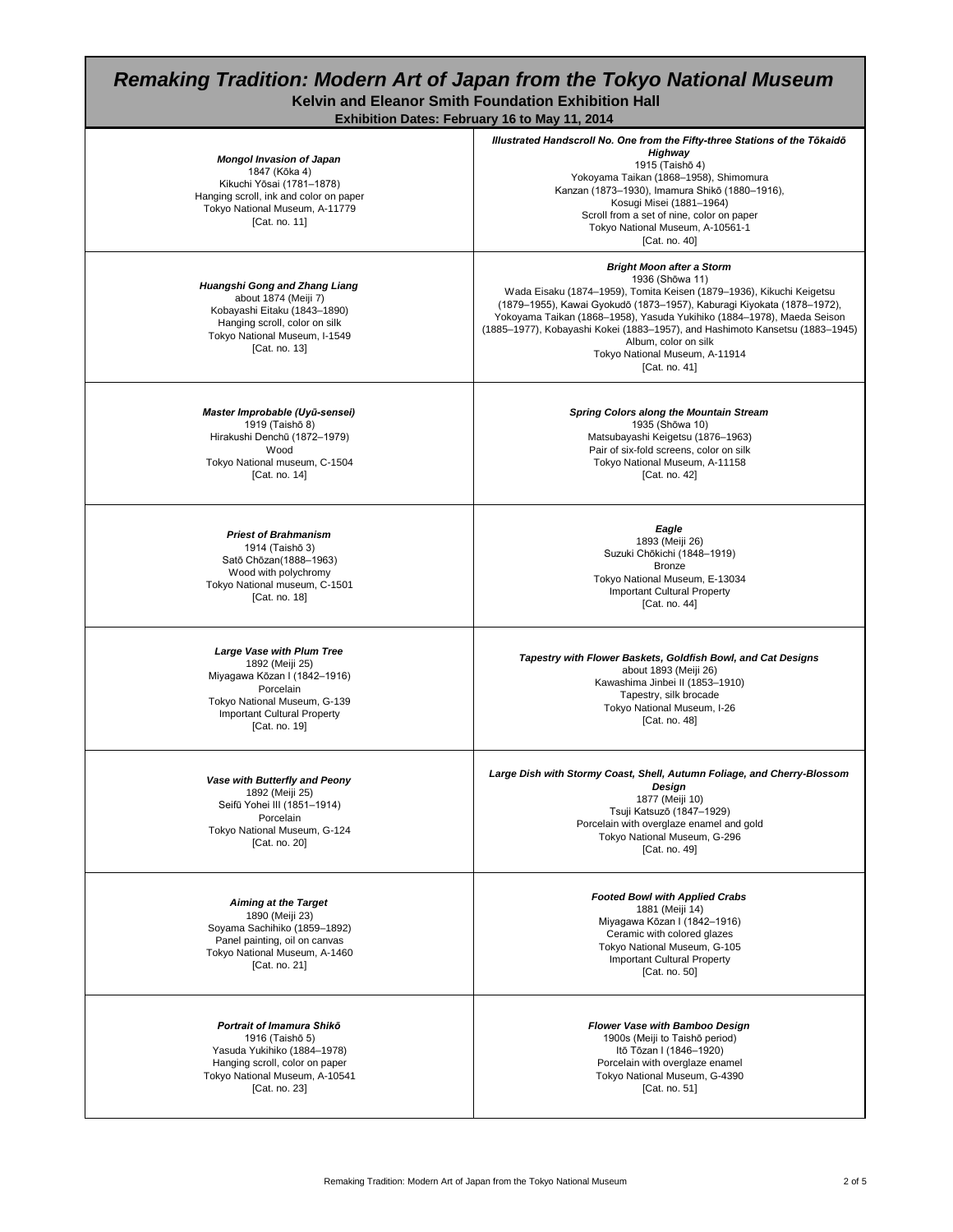## *Remaking Tradition: Modern Art of Japan from the Tokyo National Museum* **Kelvin and Eleanor Smith Foundation Exhibition Hall Exhibition Dates: February 16 to May 11, 2014**  *Portrait of Ōkubo Kōtō* 1881 (Meiji 14) Takahashi Yuichi (1828–1894) Panel painting, oil on canvas Tokyo National Museum, A-1462 [Cat. no. 24] *Eight Lines from the Poem "Random Verses Composed in Repose" (Gaizai Zatsuei)* 1980 (Shōwa 55) Yamazaki Taihō (1908–1991) Eight-fold screen, ink on paper Tokyo National Museum, B-3101 [Cat. no. 52] *Portrait of Uesugi Yōza* n 1881 (Meiji 14) Takahashi Yuichi (1828–1894) Panel painting, oil on canvas Tokyo National Museum, A-1461 [Cat. no. 25] *Poems on Calligraphy Masters* 1918 (Taishō 7) Kusakabe Meikaku (1838–1922) Pair of six-fold screens, ink on paper Tokyo National Museum, B-2870 [Cat. no. 54] *Machida Hisanari (First Director of the Tokyo National Museu* m) 1912 (Taishō 1) Takeuchi Kyūichi (1857–1916) Wood with polychromy Tokyo National Museum, C-486 [Cat. no. 1] *Machida Hisanari (First Director of the Tokyo National Museu* m) 1912 (Taishō 1) Takeuchi Kyūichi (1857–1916) Wood with polychromy Tokyo National Museum, C-486 [Cat. no. 1] *Late Spring* 1915 (Taishō 4) Nagahara Kōtarō (1864–1930) Two-fold screen, oil on canvas Tokyo National Museum, A-1116 [Cat. no. 4] *Upstairs* 1910 (Meiji 43) Mitsutani Kunishirō (1874–1936) Oil on canvas Tokyo National Museum, A-1452 [Cat. no. 32] *Portrait of Reiko* 1921 (Taishō 10) Kishida Ryūsei (1891–1929) Oil on canvas Tokyo National Museum, A-10568 Important Cultural Property [Cat. no. 5] *Listening to the Wind* 1914 (Taishō 3) Ōchi Shōkan (1882–1958) Hanging scroll, color on silk Tokyo National Museum, A-10562 [Cat. no. 33] *Chinese Poet Tao Yuanming* 1912 (Meiji 45) Yokoyama Taikan (1868–1958) Pair of six-fold screens, color on gold-leafed paper Tokyo National Museum, A-10531 [Cat. no. 8] *Mount Fuji* 1893 (Meiji 26) Namikawa Sōsuke (1847–1910) Cloisonné plaque Tokyo National Museum, G-603 Important Cultural Property [Cat. no. 34] *Yang Guifei Reading and Xishi Playing Chinese Harp* 1886 (Meiji 19) Araki Kanpo (1831–1915) Pair of hanging scrolls, color on silk Tokyo National Museum, A-12066 [Cat. no. 12] *Landscape* 1887 (Meiji 20) Kano Hōgai (1828–1888) Two-fold screen, ink on hemp Tokyo National Museum, A-12295 [Cat. no. 35] *Master Improbable (Uyū-sensei)* 1919 (Taishō 8) Hirakushi Denchū (1872–1979) Wood Tokyo National museum, C-1504 [Cat. no. 14] *Rural Village on an Autumn Day* 1892–93 (Meiji 25–26) Kōno Bairei (1844–1895) Hanging scroll, color on silk Tokyo National Museum, A-157 [Cat. no. 36] **Rotation B: April 2 to May 11, 2014**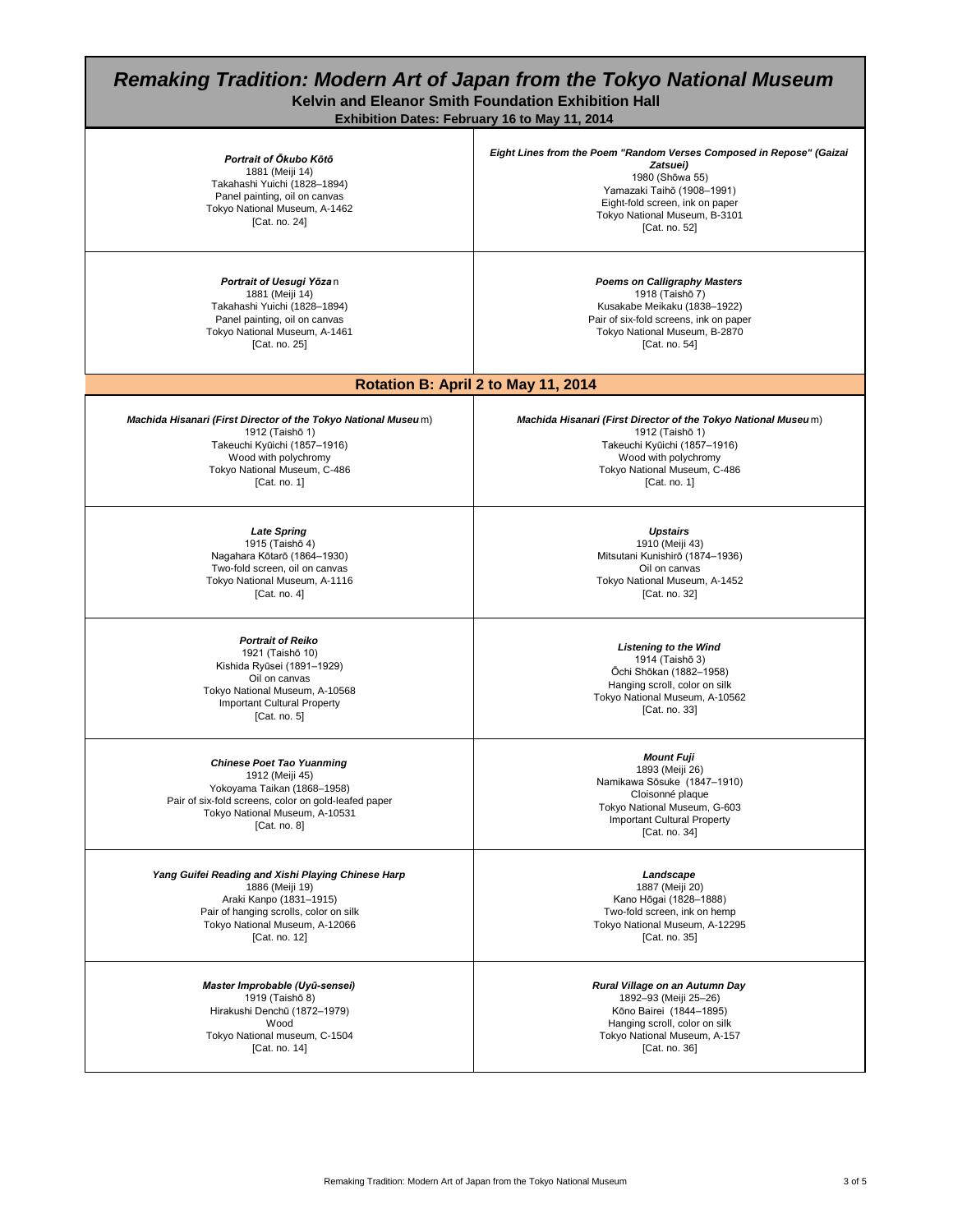## *Remaking Tradition: Modern Art of Japan from the Tokyo National Museum* **Kelvin and Eleanor Smith Foundation Exhibition Hall Exhibition Dates: February 16 to May 11, 2014**

*Sanno Festival in Edo* 1893 (Meiji 26) Ogata Gekkō (1859–1920) Hanging scroll, color on silk Tokyo National Museum, A-139 [Cat. no. 15] *Mountain and Streams in the Four Seasons* 1938 (Shōwa 13) Kawai Gyokudō (1873–1957) Pair of six-fold screens, color on paper Tokyo National Museum, A-11782 [Cat. no. 38] *Toy Vendor* 1893 (Meiji 26) Kawabata Gyokushō (1842–1913) Hanging scroll, color on silk Tokyo National Museum, A-154 [Cat. no. 16] *Pine, Bamboo, and Plum* 1938 (Shōwa 13) Yokoyama Taikan (1868–1958) Pair of six-fold screens, color on paper Tokyo National Museum, A-11783 [Cat. no. 39] *Seated Avalokiteshvara* 1893 (Meiji 26) Ishikawa Kōmei (1852–1913) Wood relief Tokyo National Museum, C-231 [Cat. no. 17] *Illustrated Handscroll No. One from the Fifty-three Stations of the Tōkaidō Highway* 1915 (Taishō 4) Yokoyama Taikan (1868–1958), Shimomura Kanzan (1873–1930), Imamura Shikō (1880–1916), Kosugi Misei (1881–1964) Scroll from a set of nine, color on paper Tokyo National Museum, A-10561-1 [Cat. no. 40] *Priest of Brahmanism*  1914 (Taishō 3) Satō Chōzan(1888–1963) Wood with polychromy Tokyo National museum, C-1501 [Cat. no. 18] *Bright Moon after a Storm* 1936 (Shōwa 11) Wada Eisaku (1874–1959), Tomita Keisen (1879–1936), Kikuchi Keigetsu (1879–1955), Kawai Gyokudō (1873–1957), Kaburagi Kiyokata (1878–1972), Yokoyama Taikan (1868–1958), Yasuda Yukihiko (1884–1978), Maeda Seison (1885–1977), Kobayashi Kokei (1883–1957), and Hashimoto Kansetsu (1883–1945) Album, color on silk Tokyo National Museum, A-11914 [Cat. no. 41] *Large Vase with Plum Tree* 1892 (Meiji 25) Miyagawa Kōzan I (1842–1916) Porcelain Tokyo National Museum, G-139 Important Cultural Property [Cat. no. 19] *Cormorant* 1912 (Meiji 45) Shimomura Kanzan (1873–1930) Pair of six-fold screens, color on gold-leafed paper Tokyo National Museum, A-10514 [Cat. no. 43] *Vase with Butterfly and Peony* 1892 (Meiji 25) Seifū Yohei lII (1851–1914) Porcelain Tokyo National Museum, G-124 [Cat. no. 20] *Eagle* 1893 (Meiji 26) Suzuki Chōkichi (1848–1919) **Bronze** Tokyo National Museum, E-13034 Important Cultural Property [Cat. no. 44] *Aiming at the Target* 1890 (Meiji 23) Soyama Sachihiko (1859–1892) Panel painting, oil on canvas Tokyo National Museum, A-1460 [Cat. no. 21] *Green Shade* 1942 (Shōwa 17) Nakamura Gakuryō (1890–1969) Two-fold screen, color on paper Tokyo National Museum, A-10943 [Cat. no. 45] *Portrait of Infantry Captain Matsuzaki Naoomi* 1894 Goseda Hōryū II (1864–1943) Hanging scroll, color on silk Tokyo National Museum, A-9256 *Plum and Lotus* 1920 (Taishō 9) Ochi Shōkan (1882–1958) Pair of two-fold screens, color on paper Tokyo National Museum, A-12113

Remaking Tradition: Modern Art of Japan from the Tokyo National Museum 4 of 5

[Cat. no. 22]

[Cat. no. 46]